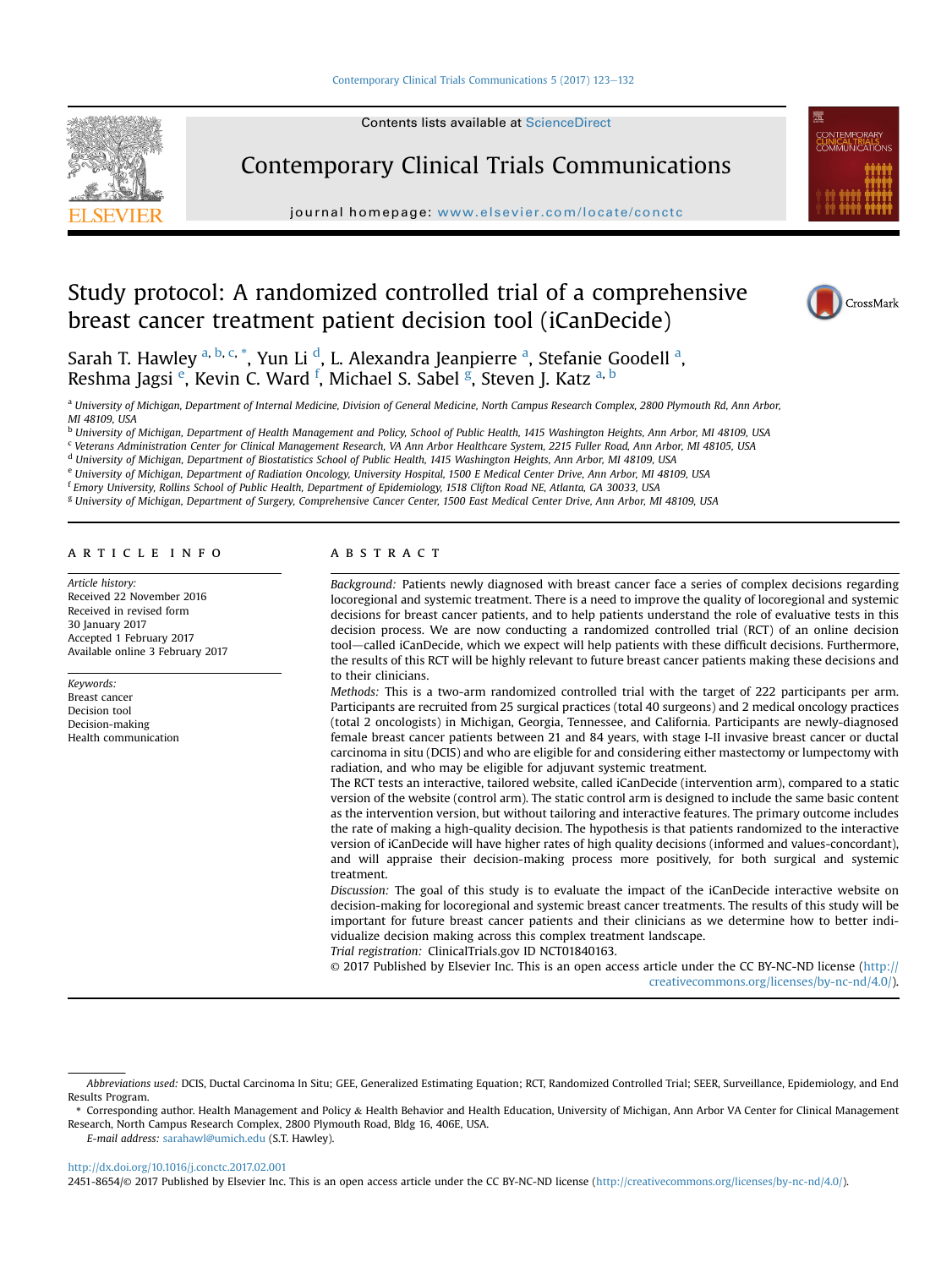# <span id="page-1-0"></span>1. Introduction

Patients newly diagnosed with breast cancer face a series of complex decisions regarding locoregional and systemic treatment. Currently many of these decisions do not meet the definition of a high-quality decision, defined as one that is both informed (i.e., based on an accurate understanding of the treatment risks and benefits) and values- concordant (i.e., consistent with the patients' underlying values for attributes of treatment) [\[1\].](#page-8-0) Moreover, the introduction of evaluative tests has made these decisions more complicated for many patients [\[2,3\]](#page-8-0). Decision aids and tools have been developed to help breast cancer patients with treatment decision making. While some have had positive impacts on knowledge about treatment options, most have not had a long standing effect on decision outcomes (e.g., decision satisfaction or regret) [\[4\]](#page-8-0) and none have been specifically evaluated for impact on decision quality as defined above.

Furthermore, existing decision aids have not used tailoring to identify treatment-related knowledge deficits and provide patients with accurate information based on these deficits. In addition, no current tools provide tailored feedback to users based on stage of treatment planning, decision preparedness and/or their perceptions of their experience communicating about treatment with clinicians. A few have included a values clarification exercise, intended to elicit their values for treatment attributes (e.g., if they prefer to retain their natural breast or avoid radiation therapy) [\[5,6\]](#page-8-0), but do not provide patients with direct feedback regarding which treatment attributes were most important to them and how these match existing treatments. Existing decision aids also do not have a focus on improving decision quality in both locoregional and systemic treatments. Finally, most of them were evaluated in academic settings, rather than community practices. Thus, there is a need to improve the quality of locoregional and systemic treatment decisions for breast cancer patients, and to help patients understand the role of evaluative tests in the decision process. Ensuring patients can deliberate effectively about these decisions, assert their views and communicate with their clinicians is likely to improve their overall decision preparedness and satisfaction.

This study will focus on improving individualized care by evaluating the impact of an innovative decision tool on locoregional and systemic therapy decision making for newly diagnosed breast cancer patients diagnosed in community surgical practices. The online decision tool was developed and tested two years prior to launching the study [\[7\].](#page-8-0) Pilot data suggested that this tool has a positive impact on patient knowledge and decision outcomes. However, the prototype did not include key components necessary for improving decision quality, such as knowledge assessment and tailoring and patient activation. Further, the prototype was evaluated in academic settings and not in community practices where most breast cancer patients receive care.

We are now conducting a randomized controlled trial (RCT) of an updated and enhanced version of this online decision tool-called iCanDecide- in newly diagnosed patients (expected  $N = 444$ ) with invasive early stage breast cancer or DCIS in community practices, compared with the static version initially developed in our pilot study. Patients that view the iCanDecide website are being randomized to either the enhanced interactive, tailored version (intervention) or a non-tailored, static version (control). Thus, all participants in the trial receive information to help them with their treatment decision; but delivered in different ways. As noted above, the primary outcome is a high-quality decision (defined as an informed and values concordant treatment choice) [\[1\]](#page-8-0) for both locoregional and systemic breast cancer treatments. The hypothesis is that patients randomized to the interactive version of iCanDecide will have higher rates of high-quality decisions. The secondary hypothesis is that patients in the intervention arm will appraise their decision-making process (decision preparedness, deliberation, and satisfaction) more positively, for both locoregional and systemic treatment (see Fig. 1).

The results of this RCT will be highly relevant to future breast cancer patients making these decisions and to their clinicians. The aims are:

Aim 1: To evaluate the impact of an online comprehensive decision tool (iCanDecide) on decision making for locoregional treatment among newly diagnosed patients with early stage breast cancer, compared to standard online information.

H1a. Patients in the intervention arm will have a higher rate of high-quality decisions about locoregional treatment (i.e., accurate knowledge about treatment options and their risks and benefits



Fig. 1. Shows the conceptual framework for the hypothesized association between the interactive version of iCanDecide and the primary outcomes of the study. This model is informed by several existing theories, including the Health Belief Model, Social Learning Theory, the Behavioral Model of Health Services Utilization [\[8](#page-8-0)-[11\]](#page-8-0) and by our preliminary studies  $[8,12-15]$  $[8,12-15]$  $[8,12-15]$ .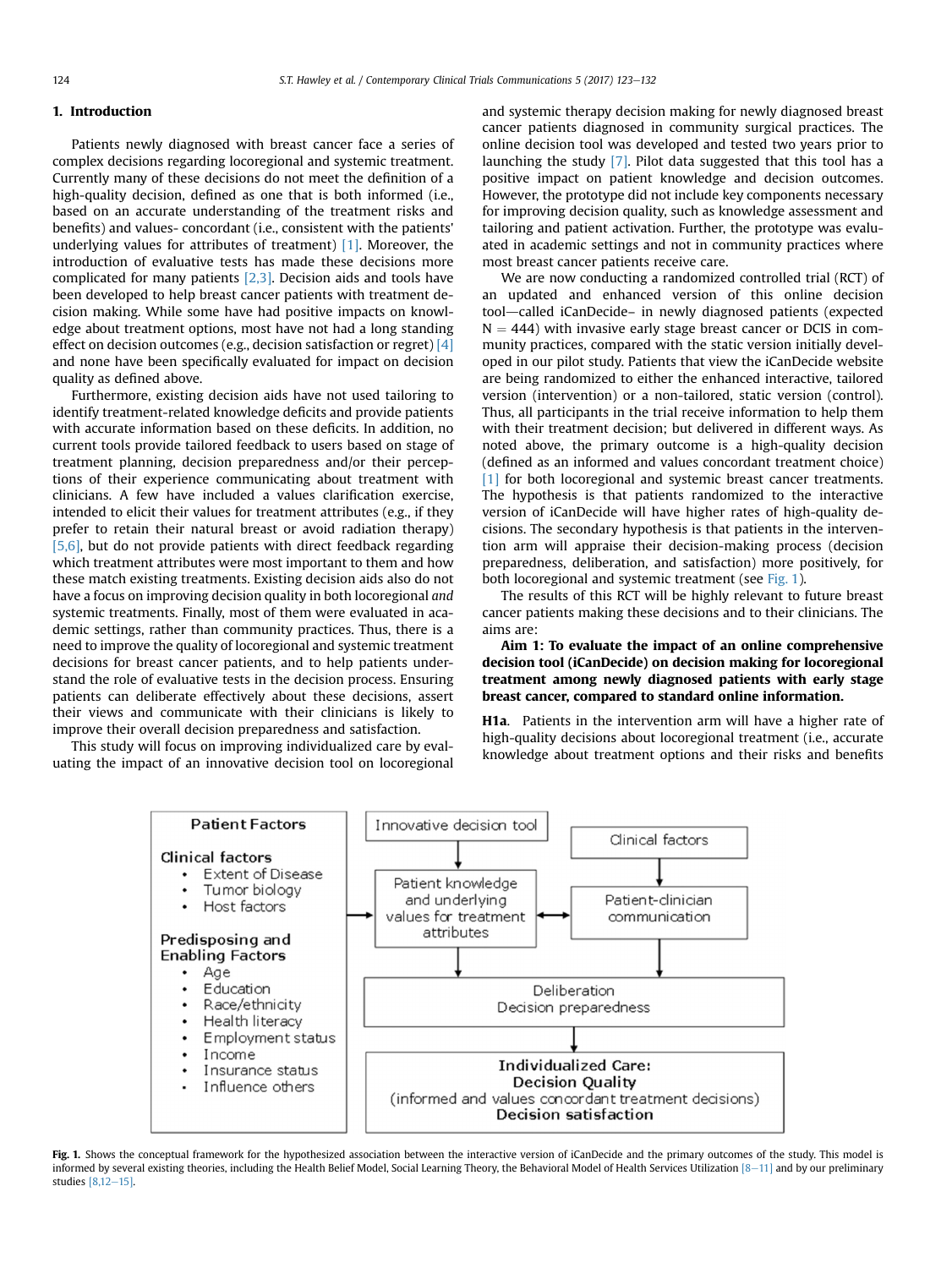and a higher rate of values-concordant treatment decisions).

H1b. Patients in the intervention arm will report more positive appraisal of the locoregional treatment decision-making process (decision preparedness, deliberation and satisfaction).

# Aim 2: To evaluate the impact of the iCanDecide tool on decision making for adjuvant systemic therapy among newly diagnosed patients with early stage invasive breast cancer, compared to standard online information.

H2a. Patients in the intervention arm will have a higher rate of high-quality decisions related to adjuvant systemic therapy (i.e., accurate knowledge of treatment options and their risks and benefits and a higher rate of values-concordant treatment decisions).

**H2b.** Patients in the intervention arm will report more positive appraisal of the systemic therapy decision-making process (decision preparedness, deliberation and satisfaction).

# 2. Methods/design

The purpose of the study is to deploy and evaluate an innovative decision tool (iCanDecide) designed to improve locoregional and systemic breast cancer treatment decision making. The study is a 2 armed randomized controlled trial (RCT) of a tailored and interactive version of iCanDecide (intervention) versus a static version (control) for newly diagnosed breast cancer patients. After enrollment and informed consent is completed online, participants complete a short baseline survey, and are then electronically randomized on the website to the intervention or control versions of iCanDecide. The study protocol described received approval from the University of Michigan (UM) Institutional Review Board (HUM00062261). At this point in the study, practice recruitment is completed, while participant data collection is ongoing, with analysis to follow.

# 2.1. Setting overview

Twenty-five surgical practices (total 40 surgeons) and two medical oncology practices (total 2 oncologists) agreed to participate in recruiting patients for the study. These practices are located primarily in Michigan and Georgia, with one in Tennessee, and one in California. Of the participating practices, 12 are private practices, 12 are community-teaching hospitals, and 2 are not-for-profit hospitals. Thirty participating surgeons specialize in breast cancer care; the remaining ten are general surgeons that see breast cancer patients less frequently. The UM Institutional Review Board (IRB) determined that these sites were "not engaged in research" due to the fact that the only activity being conducted at each site is to offer study materials (packet) to eligible patients (by a physician, nurse or staff person, as described in "patient recruitment" below). The study packet (described below) provides all information for patients to decide whether or not to enroll, and all patient information is entered directly into the website by patients themselves.

## 2.2. Practice recruitment

Surgical practices were recruited to the study in two ways. The primary method for recruitment was to identify community-based surgeons in practices in the Detroit and Atlanta SEER (Surveillance, Epidemiology, and End Results Program) catchment areas. A strength of focusing in these geographic locations and in community practices is the ability to identify and recruit a breast cancer patient population more representative of the U.S. breast cancer population than can be obtained from academic clinical settings.

These surgeons were mailed an invitation letter and study fact sheet; a study coordinator would then follow up by phone in order to verify that the practice had received the letter and would also request to set up a phone call or meeting with someone from the practice (surgeon, nurse or practice manager) and the UM study team (principal investigator and study coordinators). During this initial presentation, the study team would describe the project in detail to providers and staff, which included informing the practices of what was expected from participating sites: to identify eligible patients and offer a study packet (as described in "patient recruitment" section below), and to report back to the study team the total number of packets given out, as well as the total number of new breast cancer patients seen per month. Of note, the study is designed to be as flexible and as easily integrated into the clinical workflow as possible, therefore study packets may be offered to patients either before or after the visit with the surgeon, and may be handed out by anyone in the practice including the surgeon him/ herself, nurse or manager. Practices are also informed that iPads will be made available if there are concerns that the patient population may not have access to the internet at home.

Following the presentation, a study coordinator would then follow up with the practice in order to answer any questions and begin the process of initiating the practice to the study.

In addition to the method described, there were some surgeons that became interested in participating in the project after hearing the principal investigator present the study at various conferences. In this case, the process for initiating the interested surgeon's practice as a study site followed as above in terms of meeting and presenting to the practice by the study team and confirming their participation.

Once a practice was confirmed as a study site, defined as the surgeon(s) and practice managers agreed to participate, they received a \$1000 payment as a thank you for their time and efforts.

#### 2.3. Study patient population and eligibility criteria

As noted above, this RCT is designed to flexibly adapt to the workflow of the participating practices, and as such, participant recruitment methods will vary across participating practices. Therefore, practices who agree to participate may decide to offer study packets to patients before or after their visit with the surgeon. Study packets may be handed out by the surgeon him/herself, nurse or practice manager depending on who interacts with the patient at the time point when a packet may be offered. Furthermore, it is anticipated that some practices will recruit more participants than others, since recruitment will be proportional to the volume of breast cancer patients in each practice and seen by each surgeon (i.e., those physicians specifically in breast cancer care practices will most likely see more breast cancer patients than physicians in general practices). Practices with lower socioeconomic patient populations may recruit fewer participants due to this being an online intervention (requiring access to the internet and basic knowledge of website navigation). Importantly, however, the study team can offer iPads to practices where this may be an issue to ensure that all potential participating patients can have access to the program. Whether or not the practice utilizes iPads will be assessed throughout the course of the study.

The inclusion criteria are:

- Newly-diagnosed female breast cancer patients, ages 21-84, with stage I-ll invasive breast cancer who are eligible for and considering either mastectomy or lumpectomy with radiation, and who may be eligible for adjuvant systemic treatment
- Two discretionary enrollment criteria include: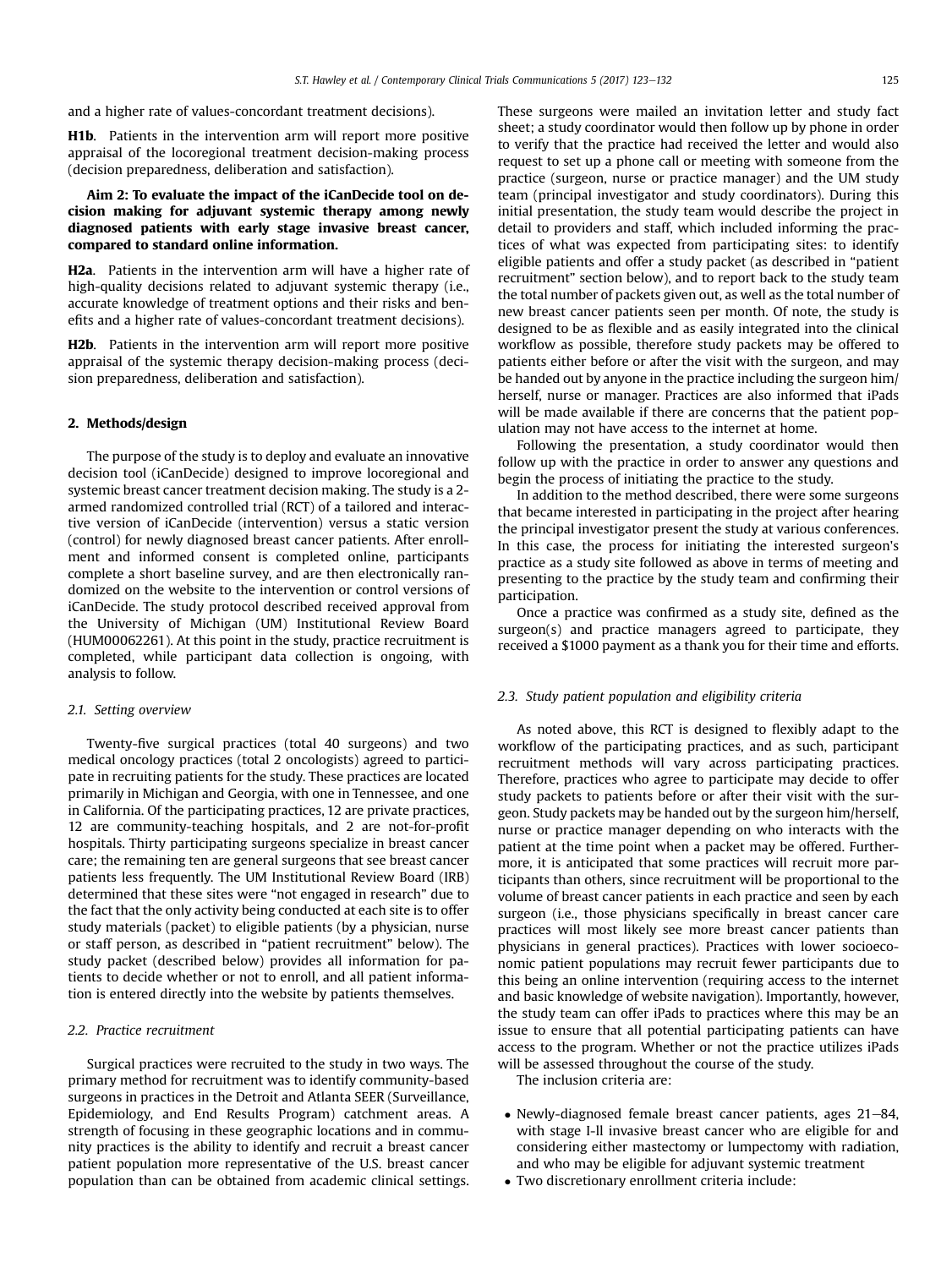- Patients with DCIS (stage 0 breast cancer) may be enrolled into the study if they are eligible for and considering either mastectomy or lumpectomy with radiation.
- Patients taking neoadjuvant chemotherapy (chemo prior to surgery) may be enrolled into the study if they are eligible for and considering either mastectomy or lumpectomy with radiation.
- English speaking

Patients for whom there is only one good surgical option or any other clinical/non-clinical reason for which the surgeon determines the patient is not eligible for the study will not be offered a study packet by their provider.

#### 2.4. Potential risks and protection of human subjects

Risks to participants in this study are minimal. The intervention is an educational website similar to the type of information patients seek on their own or receive from their surgeon or medical oncologist. Participation is entirely voluntary, and participants may also opt out at any time. Breast cancer patients will be experiencing emotional distress due to their diagnosis; this is one reason for allowing the patient's own clinical breast care team (surgeon, oncologist, nurse, etc…) to introduce the study. Clinicians may decide against introducing the study to a patient in extreme distress. In addition, all subjects are provided with the contact information of the study coordinators and are encouraged to contact them should any questions about the study arise. The introductory letter clearly states that participation is voluntary and it will not affect the participant's medical care. This information is repeated in the online consent form.

If participants need support after reviewing information on the website about their disease and treatment, or want further clarification of any issue, they may contact the study team for instructions on where to access additional emotional support. If participants have any questions or concerns it will be addressed by the appropriate investigator in a sensitive and professional manner. The online informed consent form encourages patients to follow up with their healthcare provider for specific health-related questions. It also instructs them to contact the UM Institutional Review Board (including providing the phone number to do so) if they are concerned about their rights as a research participant, or wish to obtain information, ask questions or discuss any concerns about this study with someone other than the researcher(s).

## 2.5. Data safety and monitoring

Patients voluntarily logging into the iCanDecide decision tool complete an online informed consent. After consenting, participants are directed to create an account on the website (during which they voluntarily provide name and contact information to the study team for follow-up). At no time does the practice directly provide patient health or identifying information to the study team. All follow-up contact with the patient (including surveys) is done using contact information entered by the participant directly into the website after they have consented. Those who will have access to the study data are the study principal investigator, coinvestigators and study coordinators.

This study is monitored in accordance with the approved UM Comprehensive Cancer Center Data and Safety Monitoring Plan. The study specific Data and Safety Monitoring Committee, consisting of the protocol investigators, data manager or designee, and other members of the study team involved with the conduct of the trial, will meet every two weeks depending on the activity of the protocol. The discussion will include matters related to addressing any adverse events that could result from study participation, validity and integrity of the data, enrollment rate relative to expectations, characteristics of participants, retention of participants, adherence to the protocol (potential or real protocol deviations) and data completeness.

#### 2.6. Patient recruitment and consent

This RCT was designed to flexibly adapt to the needs of each practice. This was done deliberately based on our pilot work that revealed that there is variation in how surgeons in community practices meet with newly diagnosed patients. Some deliver the diagnosis on the telephone, some deliver the diagnosis at the first visit, while other patients receive the diagnosis elsewhere and follow up with the surgeon. Surgeons in our pilot study had differing views on when they felt a decision tool would be most useful. Therefore, we purposely designed the website so it could be viewed either prior to or after seeing the surgeon. We also designed the study so that the introductory packet could be given to patients by the surgeon, or someone else in the practice (such as nurse or assistant).

Aside from these differences, the method for identification and recruitment of patients is the same. At all practices, potentially eligible patients are identified by a practice member and offered a study packet. Patients may choose to accept or decline the packet. The study packet includes the following: 1) introductory letter signed by the Principal Investigator and the associated clinician or practice group, and includes local study team contact information; 2) log-in instructions for the iCanDecide website; and 3) a \$20 gift.

After accepting a study packet, the patient decides whether or not to enroll in the study. At no time does the clinic transmit patient health or personal information to the study team.

Enrollment can be done at home or in the clinic via the iPad (provided to practices by the study team) and occurs when the patient follows the web link to the iCanDecide website and uses the access code provided with their study packet. Once an access code is entered, the participant will see a "pop-up window" with a brief overview of the study and the steps involved in participation. Potential participants are told there are two different versions of a breast cancer treatment website, and each takes differing amounts of time to view with a minimum time of about 30 min. Once this pop-up window is closed, the participant will be able to view the online consent form. She must select "yes" to participating in a research study in order to proceed further on the website. If the patient would not like to participate, they are instructed to close their browser. Those who consent will proceed as described below.

# 2.7. Participant eligibility, account creation, and baseline survey

After consent, participating patients will answer a few baseline questions to reassess eligibility. In the majority of cases, the participants are pre-screened by their clinician before being given a packet. However, in the rare chance that a packet is given to an ineligible patient (not within the age criteria, does not read/speak English), these questions will stop them from advancing further and thank them for their interest.

Following eligibility screening, the participant will create an account on the website. This includes providing the following information: first name (required), last name (required), username and/or e-mail address (at least one field is required), create a password (required), street address (required, used for survey follow-up), and phone number (optional). The participant is also asked to provide a security question and answer to help protect their account. The participant then proceeds to the remaining baseline survey (part of the locoregional treatment section, Time 1a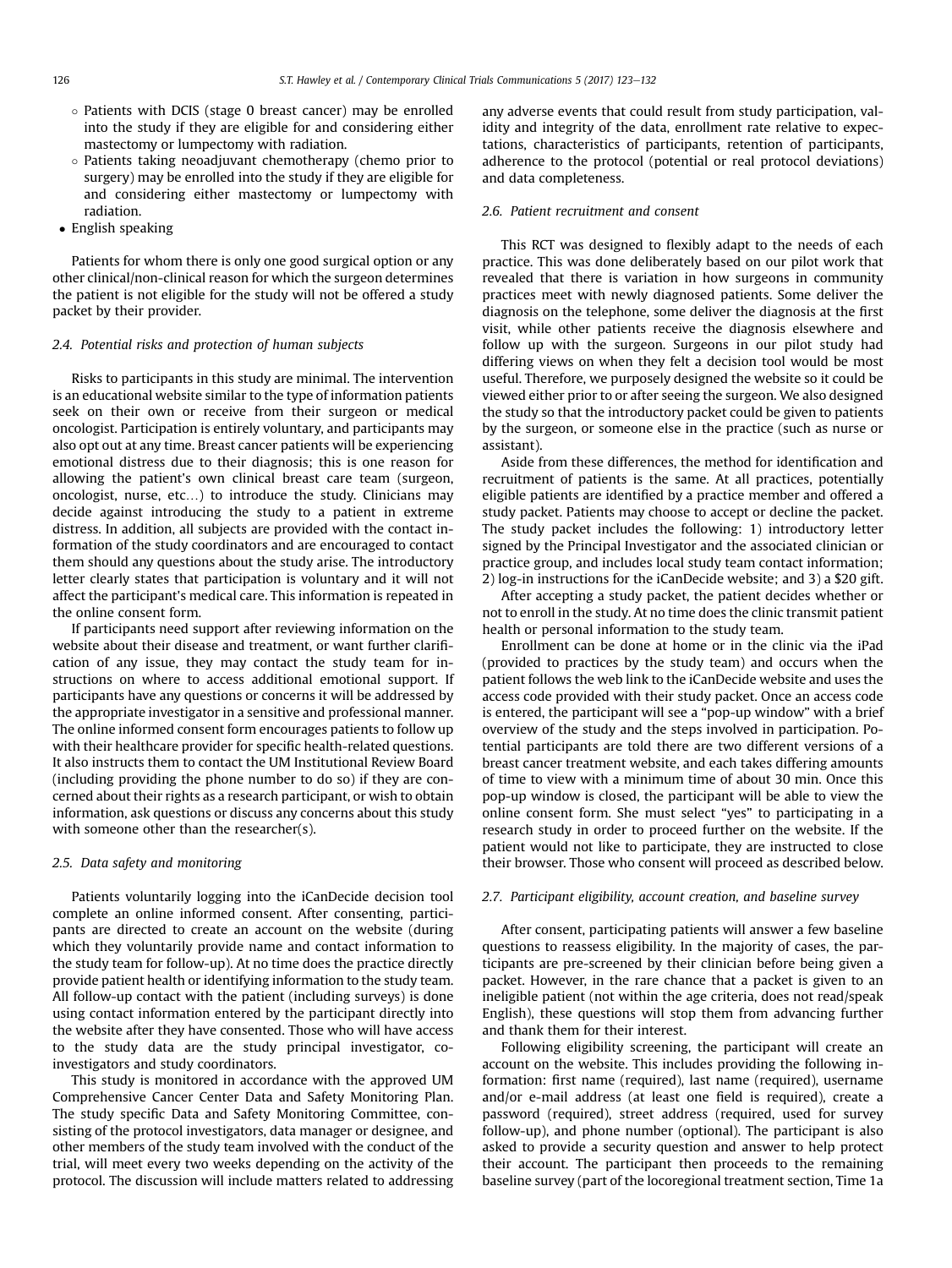

Fig. 2. A screen from the iCanDecide participant interface.

or T1a) which will assess demographics, clinical, decision and communication context variables.

# 2.8. Randomization

Following the completion of the baseline survey, the website program will randomize patients into one of the two arms as described: intervention (interactive iCanDecide) or control (static iCanDecide). The randomization is stratified by location, race, education, if they have seen their surgeon, and age to certify equal proportions of the participants by these factors in both arms.

# 2.9. Intervention and control conditions

Overview: Both the intervention and control websites include similar content, though the content is delivered differently. Both include information about the disease of breast cancer, and about locoregional and systemic treatment options (see Fig. 2). Each version delivers the content about locoregional and systemic treatment in two distinct content modules. The locoregional module is viewed immediately after logging in, while the systemic module is made available two weeks later (see Fig. 3). This delay in offering content on systemic treatment was purposely done as part of this study to ensure patients would be able to focus on specific decisions happening at different points in time, rather than become overwhelmed with all treatment information at one time. While both intervention and control arms include the two content modules, the intervention version has tailored and interactive features that we believe will improve decision making when compared to delivery of this content in a more standard, static way as in the control version. Participants are not required to complete either version of the website in one sitting, and are able to re-log in later (previously entered information is saved). While we will be collecting information on total time spent on the websites, we will be able to determine if the participant viewed the website more than once.

Intervention: The iCanDecide intervention website is a tailored, interactive and comprehensive online breast cancer treatment



Fig. 3. Study flow diagram.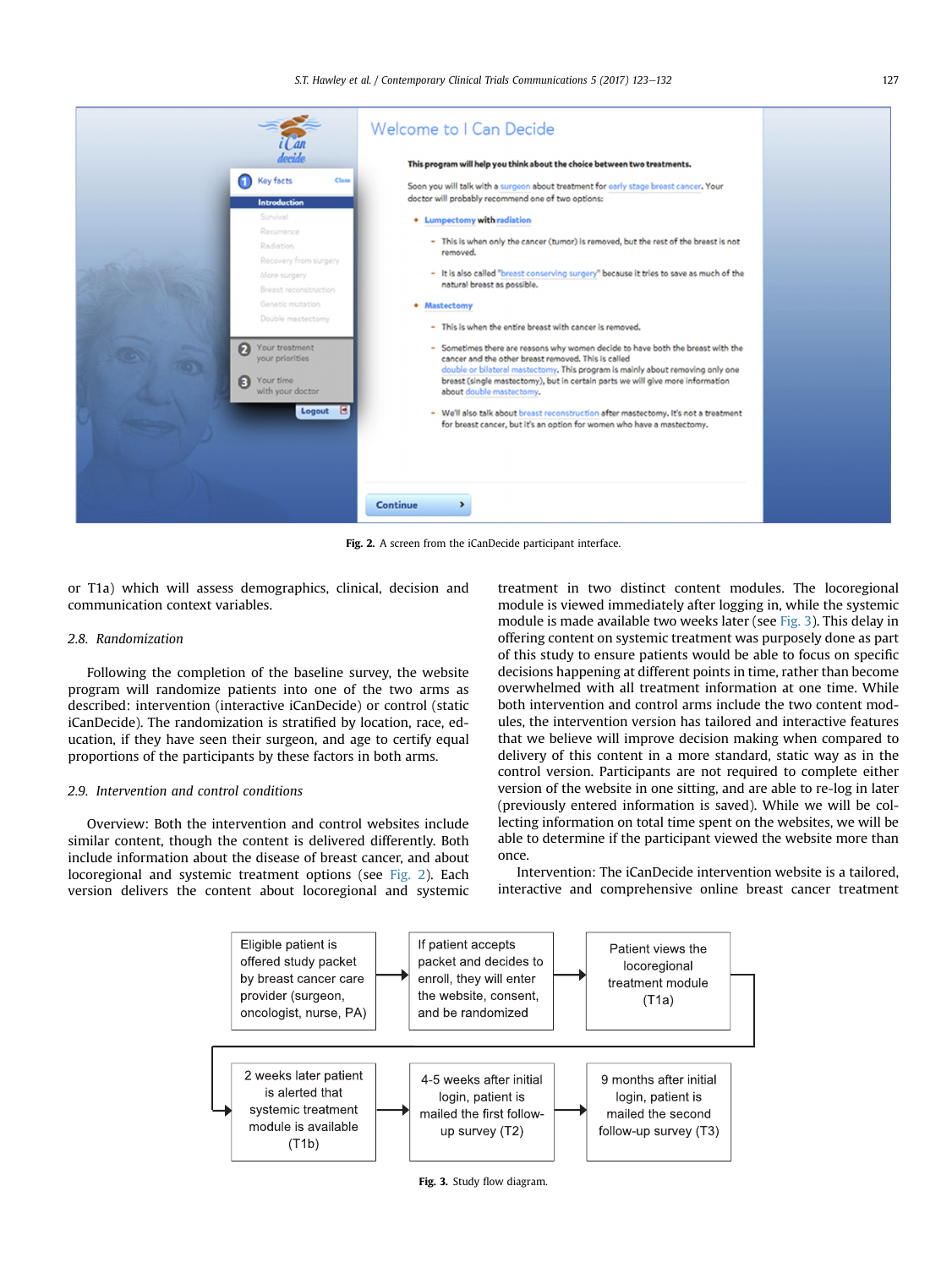decision tool. A prototype of the website was developed by the UM Center for Health Communications Research team under the direction of the Principal Investigator and other health care professionals in this field, and was pilot-tested in a small study conducted at two cancer centers from 2011-12<sup>7</sup>. Based on this pilot study and other work, the team has updated iCanDecide to include key features believed to be necessary to improve decision-making outcomes in breast cancer patients. These features are further described below.

The iCanDecide intervention version is delivered to participants in a linear format, to ensure that they receive all content and features of the tool and are not able to skip around as in a typical website. The key innovations of this version are:

- "Knowledge building" section that delivers information in a way that helps patients understand the basic "key facts" related to their treatment options and also queries their understanding after each "key fact."
- "Your priorities" section that contains a values clarification exercise (conjoint analysis) with real-time feedback to patients regarding the factors most important to them in treatment decision making. This section also contains an exercise to review other factors and preferences that influence a patient's decision making.
- "Communicating with your doctor" section with tailoring to help guide patients talk with their clinicians

Control: The comparison in this study is a static version of the iCanDecide tool, also delivered online. This static version offers similar content but without the tailored and interactive features of the intervention version. It is designed to mirror typical selfnavigated websites available to patients with a breast cancer diagnosis. Participants are able to navigate the information using left side menu and are not taken through the site in a linear way.

#### 2.10. Participant monitoring and module follow-up

Study coordinators know when a new participant has enrolled by checking the administration console that is linked to the iCan-Decide website. Each coordinator has their own login credentials. Some of the basic features of the admin console include: creating study locations (when new practices decide to participate), creating the participant access codes as mentioned above, and follow-up tracking. The follow-up tracking portion displays the name of the participant, the study ID (access code), the practice name that recruited them (the practice name is linked to the participant's access code in order to track enrollment from each site), the participant's contact information (email, phone, address), the randomization arm, date/time they created their account and which sections of the modules (both locoregional and systemic) the participant has completed. For participants that have not completed the locoregional module within one week of creating their account, the study coordinators remind participants by email and phone that there is information remaining which they can review. Systemic module follow-up (outside of the emails automatically sent to participants) is combined with survey follow-up and described below.

#### 2.11. Paradata collection

We will be collecting "paradata"—data related to the usage of the websites-for participants in both intervention and control arms. This data will be used in additional analyses following the primary outcome analyses that is described below. This data related to website usage is stored on servers at the coordinating center. Paradata to be collected for both groups including total time spent on the website (measured at the timepoint that the preferences questions are completed), time spent per page viewed, and use of "drill downs" (or clicks to see additional or more information about a topic). For intervention participants, there is an interactive exercise to assess their values for treatment attributes; we will collect time spent on this exercise as well as the specific output that links their values to existing treatment options.

## 2.12. Data collection

This is an intent-to-treat RCT, thus all enrolled subjects receive the follow-up assessments (first and second follow-up surveys) regardless of the degree to which they used the website (intervention or control arm). The first follow-up survey (Time 2 or T2) is used to collect our primary outcome for specific aim 1 (see [Table 1](#page-6-0) for measures) and is sent at  $4-5$  weeks after initial enrollment (we are estimating that most participants will have had or will shortly undergo their surgical treatment option at this time). The second follow-up survey (Time 3 or T3) is used to collect our primary outcome for specific aim 2 and is sent at 9 months post enrollment. The follow-up surveys are mailed to the address provided by the participant and contain a cover letter, de-identified survey (with access code/study ID), return envelope, and \$20. At the time a survey is mailed, an email alert is sent by a study coordinator to the participant to make them aware this packet will arrive soon. Approximately  $2-4$  weeks after a survey is mailed, follow-up procedures will begin. Initial reminders are sent by email and ask the participant to confirm receipt of the survey. If no response is received via email, coordinators follow up by phone (if phone number was provided) over a span of several weeks as not to burden the participant (maximum of three attempts).

Two weeks after initial enrollment (the date of account creation), participants in both arms are invited via an automatic email to re-visit iCanDecide (intervention or control version) and proceed through the second module on systemic chemotherapy, if they are considering that treatment. They will receive a final reminder via email of the systemic module at 4 weeks as well. Participants use the username and/or e-mail address and the password that they created to log back into the website. There is a brief eligibility section which asks if they have been told by their doctor that their breast cancer is ductal carcinoma in situ (DCIS) or Stage 0 cancer. Participants that select "yes" are unable to proceed to this section of the website, but are told to talk to their doctor if they have questions about systemic therapy. Participants that select "no" proceed through the module.

Participants in both arms complete a brief baseline survey at the beginning of the systemic treatment section (Time 1b or T1b). The intervention version of the systemic module mirrors that of the locoregional module (knowledge building, values assessment, patient activation), and the control version provides static information on systemic chemotherapy, similar to the format of the locoregional control version.

## 2.13. Measures

As mentioned above in Section [1,](#page-1-0) the primary outcome is a high quality decision, which consists of 2 components: 1) informed (i.e. accurate understanding about treatment options and risks and benefits), and 2) values concordant (i.e. treatment is consistent with the underlying values of the patient) [\[1\]](#page-8-0). Patient knowledge and understanding will be assessed using an adapted version of an existing 12-item scale specifically developed to assess knowledge about both locoregional and systemic therapy [\[1\].](#page-8-0) Locoregional treatment knowledge will be assessed in the Time 2 survey, and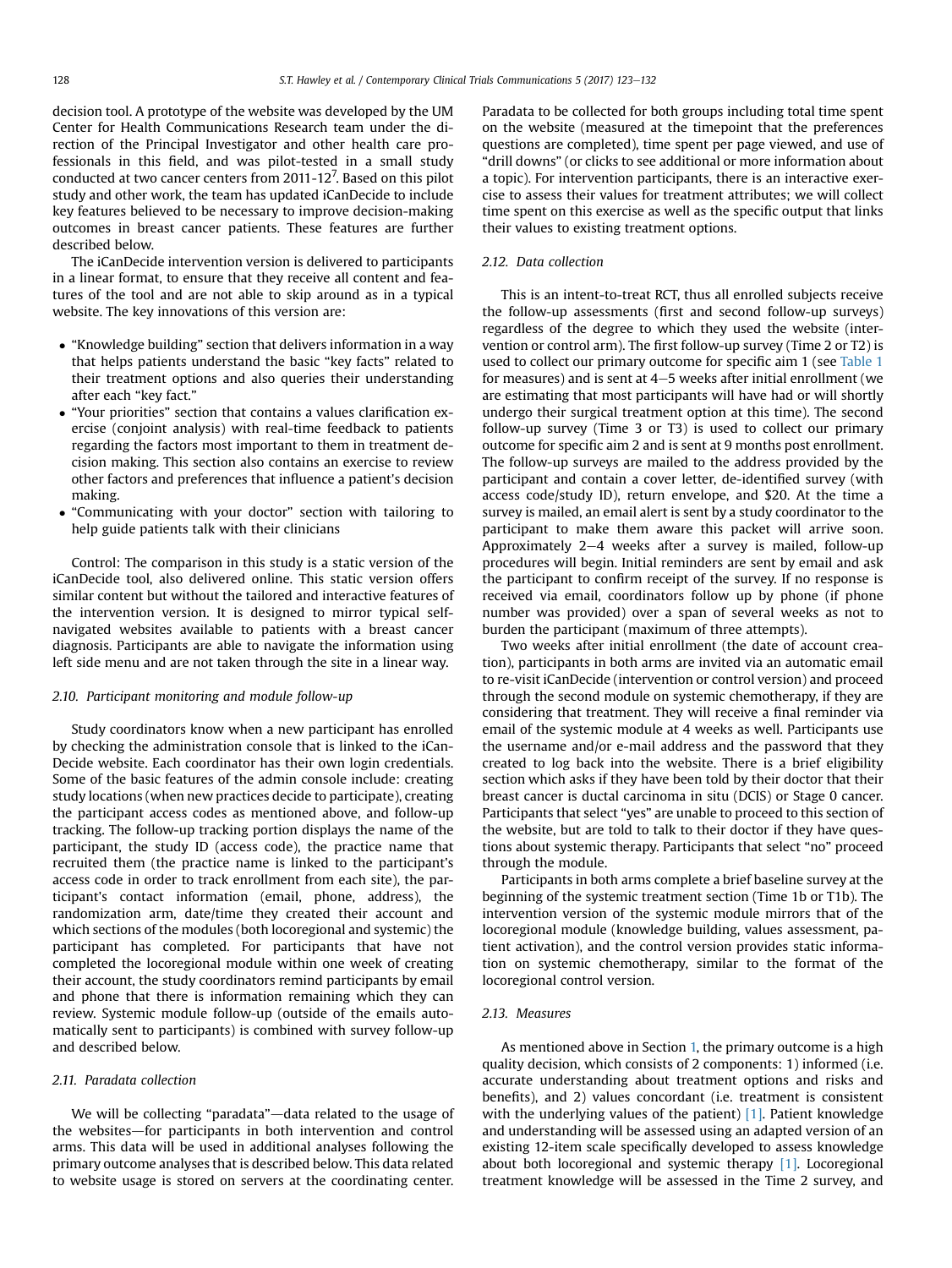<span id="page-6-0"></span>Table 1

| List of instruments. Gives an overview of the measures used in the study surveys by specific aim and survey time point. |
|-------------------------------------------------------------------------------------------------------------------------|
|-------------------------------------------------------------------------------------------------------------------------|

| Primary outcomes measures       | Instrument name                                         | Specific aim    | Survey                          |
|---------------------------------|---------------------------------------------------------|-----------------|---------------------------------|
| Decision quality                |                                                         |                 |                                 |
|                                 | Preference for Treatment Measures [16]                  | SA <sub>1</sub> | T <sub>1</sub> a                |
|                                 | Breast Cancer Knowledge Measure [1]                     | SA1,2           | T <sub>2</sub> , T <sub>3</sub> |
| Decision satisfaction           |                                                         |                 |                                 |
|                                 | Decision Satisfaction Scale [18]                        | SA1,2           | T <sub>2</sub> , T <sub>3</sub> |
| Deliberation                    |                                                         |                 |                                 |
|                                 | Breast Cancer Treatment Deliberation Scale [20]         | SA1,2           | T <sub>2</sub> , T <sub>3</sub> |
| <b>Decision Preparedness</b>    |                                                         |                 |                                 |
|                                 | Decision Preparedness Scale [17]                        | SA1,2           | T <sub>2</sub> , T <sub>3</sub> |
| <b>Other measures</b>           |                                                         |                 |                                 |
| Decision tool use               | Decision Tool Ease of Use Measure                       | SA1,2           | T <sub>2</sub> , T <sub>3</sub> |
| Receipt tests and treatments    |                                                         |                 |                                 |
|                                 | Breast MRI and Other Imaging Tests Measures             | SA <sub>1</sub> | T <sub>2</sub>                  |
|                                 | Germline Genetic Testing Measures                       | SA1,2           | T <sub>2</sub> , T <sub>3</sub> |
|                                 | <b>Tumor Genomic Testing Measures</b>                   | SA <sub>2</sub> | T <sub>3</sub>                  |
|                                 | Chemotherapy Decision Context Measures                  | SA <sub>2</sub> | T1b, T3                         |
|                                 | Systemic Therapy Receipt Measures                       | SA <sub>2</sub> | T <sub>3</sub>                  |
|                                 | Reconstruction Decision Context Receipt Measures        | SA <sub>2</sub> | T <sub>3</sub>                  |
|                                 | Radiation Therapy Receipt Measures                      | SA <sub>2</sub> | T <sub>3</sub>                  |
|                                 | <b>Surgical Decision Context Measures</b>               | SA1,2           | T <sub>2</sub> , T <sub>3</sub> |
|                                 | Surgical Treatment Receipt Measures                     | SA1,2           | T <sub>2</sub> , T <sub>3</sub> |
| Patient attitudes               |                                                         |                 |                                 |
|                                 | Risk of Recurrence Estimates Measure [1]                | SA <sub>2</sub> | T <sub>3</sub>                  |
|                                 | Worry About Recurrence Measure [21]                     | SA <sub>2</sub> | T <sub>3</sub>                  |
| Clinician-patient communication |                                                         |                 |                                 |
|                                 | Communication Preferences Measure [22]                  | SA <sub>2</sub> | T <sub>3</sub>                  |
|                                 | Modified Health Care Climate Questionnaire (mHCCQ) [23] | SA1,2           | T <sub>2</sub> , T <sub>3</sub> |
|                                 | Modified Control Preferences Measure [24]               |                 | T <sub>1</sub> a                |
| Quality of life                 |                                                         |                 |                                 |
|                                 | PROMIS <sup>®</sup> v1.1 Global Health Short Form [25]  | SA <sub>2</sub> | T <sub>3</sub>                  |
| Demographics                    |                                                         |                 |                                 |
|                                 | Basic demographic information                           |                 | T <sub>1</sub> a                |

systemic knowledge in the Time 3 survey. To determine if patients are informed, knowledge will be categorized into high (>80% correct on knowledge questions, or an "informed" patient) vs. low knowledge. Values concordance will be determined by comparing the treatment the participant actually received (reported on the T2 survey) with a validated set of "preference for treatment" items [\[16\]](#page-8-0) that are assessed during the use of the tool in both intervention and control arms. These preference questions were developed specifically for assessing concordance between values and treatment received in breast cancer patients [\[16\]](#page-8-0). A high quality decision will then be determined by combining knowledge (high/low) with values concordance (yes/no) to create a binary outcome (high quality defined as high knowledge/informed and values concordant treatment vs other groups). The secondary outcomes related to patient appraisal of the decision-making process will include three measures: 1) the validated decision preparedness scale [\[17\]](#page-8-0), 2) an adapted version of the validated decision satisfaction scale [\[18\],](#page-8-0) and 3) a scale developed by our team based on measures of public deliberation to assess treatment deliberation [\[19\].](#page-8-0) These outcomes will be assessed for both locoregional and systemic breast cancer treatments (see Table 1).

Because of the nature of recruitment which will occur at the community sites, the study team is not able to collect information about patient treatment other than what is reported by patients at the time of log in or on the follow up surveys. At no time will the clinic be asked to transmit patient health or personal information to the study team. Thus information on prior treatment, including treatment for other comorbid conditions will not be available. Because clinical teams will be recruiting only patients with a new diagnosis of breast cancer, we expect there will be few (if any) patients who have had already received treatment for breast cancer. Prior treatment for other cancer(s) is allowable, unless the patient cannot choose between lumpectomy with radiation or

mastectomy in which case she would not be identified as eligible by the clinical team.

We will also collect a surgeon identifier for each patient enrolled into the study to allow us to adjust for any clustering at the surgeon level. Because we are recruiting patients from surgical practices, we are only able to include a surgeon identifier, but are not able to include a medical oncologist identifier.

## 3. Analysis

Overview: The overall analytic plan is guided by the conceptual framework [\(Fig. 1\)](#page-1-0). We are primarily interested in the degree to which the intervention arm of the iCanDecide tool (interactive and tailored) improves high-quality decisions for locoregional and systemic therapy in newly-diagnosed breast cancer patients relative to the control arm (untailored, static information). We are secondarily interested in the degree to which the tool improves patient appraisal of decision making (decision satisfaction, decision preparedness).

The data for each variable will be examined to identify potential outliers and deviations from statistical assumptions. For continuous variables, we will check the normality assumption using QQnormal plots and perform appropriate application of the normalizing transformation such as log transformation We will then describe all variables (Table 1) by intervention and control group. We will evaluate the distribution of patient demographic and clinical factors by condition to ensure the success of randomization. We expect randomization to be successful because patients are randomized online at the time of log in. Should we see differences in groups according to patient demographic or clinical factors, we will adjust for these during the primary outcome analysis. We will also describe the "paradata" (total time on website, time spent on page, use of drill downs, etc.) by intervention and control condition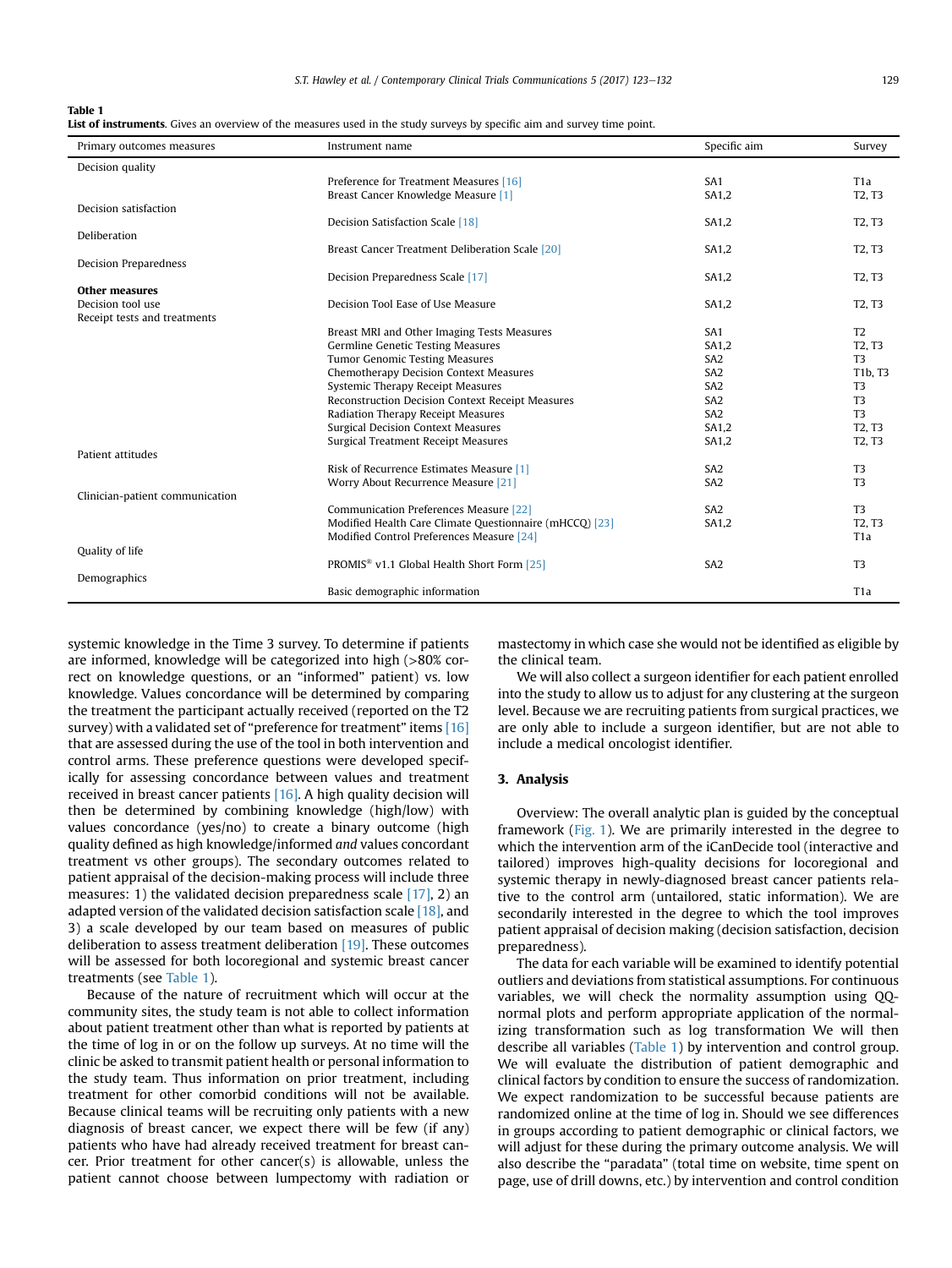for inclusion in additional analyses as outlined below.

For each aim, the main outcome analysis will be intent-to-treat and we will include each patient in the analysis for whom we have primary outcome data. We expect that missing response values will be low (<5% based on prior work), however we will examine the distribution of missing values and explore factors that may predict missingness. We will further conduct sensitivity analysis by running the models only among patients with complete data for all outcomes. Analyses will be done using Stata 11.1 or SAS 9.2.

Aim 1: To evaluate the impact of an online comprehensive decision tool (iCanDecide) on decision making for locoregional treatment among newly diagnosed patients with early stage breast cancer, compared to standard online information.

We will compare iCanDecide-intervention (tailored and interactive) vs. iCanDecide-control (standard) on the primary outcomes of high-quality decisions and appraisal of the decision-making process (decision preparedness, decision satisfaction and deliberation) related to locoregional treatment post intervention. A high quality decision will be defined and categorized as described above into a dichotomous variable (high quality vs. lower quality).

We will conduct modeling in three steps, each using a generalized linear mixed model  $[26]$  or generalized estimating equation (GEE) [\[27,28\]](#page-9-0) approach with logit link function. First we will model a high quality decision (vs. lower quality), with intervention group as the primary covariate. Second, we will run the model adjusting for potential clustering at the surgeon level by including the surgeon identifier. Third, we will include additional covariates that may influence high quality decisions, specifically patient demographic (age, education, race/ethnicity, marital status) and clinical factors (stage and treatment received).

For H1b, the 3 elements of patient appraisal of decision making for locoregional treatment (decision preparedness, satisfaction and deliberation) are all continuously measured so we will use a linear mixed model or GEE with a normal link function to model each of these outcomes. We will then follow the 3-step modeling approach outlined above.

# Aim 2: To evaluate the impact of the iCanDecide tool on decision making for adjuvant systemic therapy among newly diagnosed patients with early stage invasive breast cancer, compared to standard online information.

For this aim, the analysis population includes those eligible for chemotherapy, which we expect to be about 85% of patients who enroll into this study. We will compare the effect of the tool on high-quality decisions and decision preparedness, decision satisfaction and deliberation related to systemic treatment. The analysis plan and modeling will follow that described above in the Aim 1 analysis, with the exception of the inclusion of a clinician identifier since we are not able to collect medical oncologist identifier information in this study.

Additional analyses: For both Aims, following the primary analysis and hypothesis testing, we will include "paradata" in our models to assess whether the level of engagement with the tool was associated with any observed differences in our outcomes. We will run the models specified above including the paradata available for both groups (total time spent on website, time spent per page, and use of drill downs).

Among intervention participants, we will report the results of the values clarification exercise. This will include the overall attributes ratings across all intervention participants, and the treatments associated with these value ratings. We will further describe the total time taken to complete this exercise.

## 3.1. Power and sample size

While our prior research provides an estimate of the proportion

of current breast cancer patients whose treatment decision is informed, to our knowledge there is no data regarding the degree to which current decisions for breast cancer treatment are highquality. We thus developed a proxy measure to calculate a sample size that will provide with reasonable power to observe differences between groups. This measure was taken from our prior work and defined as the proportion of patients who made an informed decision and reported high satisfaction with the surgical decision  $[29-31]$  $[29-31]$ . We determined that approximately 30% of patients fall into this group Thus, we estimate for this study that rates of a high-quality decision in both groups prior to the study would be approximately 30%. We estimate that both groups will improve in rates of high-quality decisions, since both are viewing information; but we expect the intervention group will improve significantly more than the control group. We thus have estimated that rates of high-quality decisions in the intervention group postintervention will be between 50 and 60%, while the control group will be  $30-40$ %. We have recruited 42 physicians at 26 practices. While there are data specifically about clinician ICCs for a highquality decision, there is one large study (over 9000 patients) that reported ICCs for satisfaction with doctor-patient communication at the doctor, practice, and health plan level. In that study, satisfaction with doctor-patient communication had an ICC of 0.04 at the physician level after stratifying for practice [\[20\].](#page-8-0) By adjusting for patient characteristics (e.g. age, education, race/ ethnicity) that may vary across surgeons (since surgeons may have patient populations that differ according to these characteristics), we should be able to reduce that still further. We calculate the required sample size for each group to achieve 80% power and significance level of 0.05 for a two-sided test for a range of intracluster correlation coefficients (ICCs). We will plan to recruit at least 222 per group ( $N = 444$ ). We expect about 10% will not complete Time 2, and another 15% will not complete the Time 3 follow-up survey, based on our prior work. This attrition will result in a final N of 340 (170 per group), which will allow us to have 80% power (alpha  $= 0.05$ ) to detect differences of 15–20% in highquality decisions between intervention and control subjects assuming low to moderate ICC  $(0.01-0.04)^{20}$ . Because close to 100% of patients with invasive breast cancer will be faced with a decision about adjuvant systemic therapy, we will be sufficiently powered to detect differences in this outcome as well.

#### 4. Discussion

#### 4.1. Rationale for trial

The iCanDecide trial has the potential to increase the quality of decision making across the continuum of treatment, from locoregional to systemic therapy, for patients with breast cancer. Existing decision tools directed toward early stage breast cancer treatment are limited in how they provide information about treatment options to patients, and the lack of values clarification and patientclinician activation components. The project plans to compare the iCanDecide interactive tool that fills these gaps in existing tools, to a static version of iCanDecide, similar to typical information found online. This trial is needed to better understand how the proposed decision tool innovations—knowledge building, values clarification and real time feedback and patient activation—can help improve the quality of treatment decisions for patients. By conducting our study in primarily two distinct geographic areas and focusing on recruiting from community based surgical practices, we believe we can recruit a diverse and more generalizable population of breast cancer patients than studies that have been conducted only in academic settings. The iCanDecide tool, if shown to be effective, can be easily integrated into the routine of a variety of clinical practices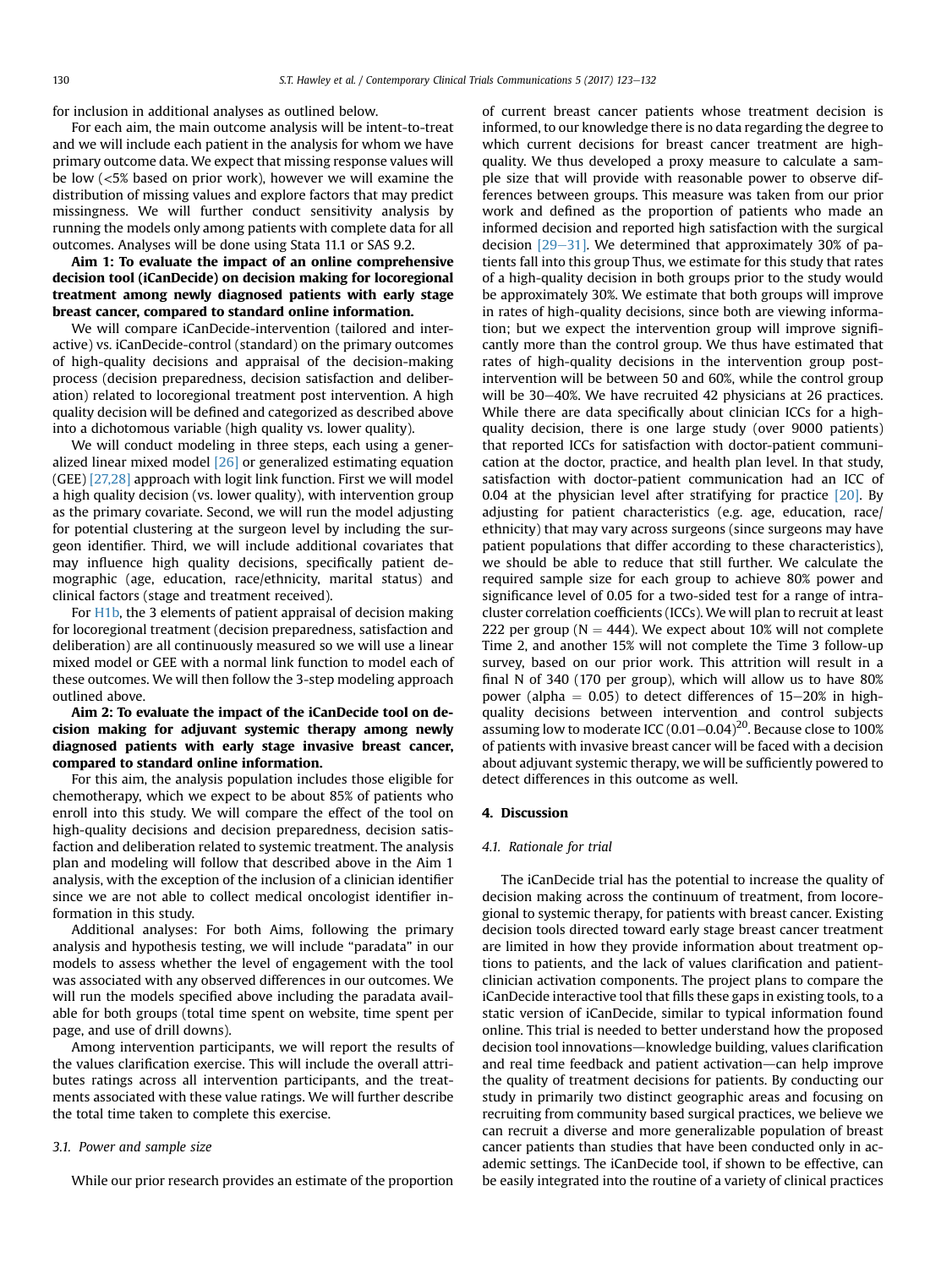<span id="page-8-0"></span>to help clinicians individualize treatment decisions for newly diagnosed patients with breast cancer and to help patients make high-quality decisions about their care.

#### 4.2. Dissemination

The participating practices (including providers and staff) will receive monthly newsletters updating them about the study. Upon completion of patient recruitment, participating providers will have the option to continue offering the iCanDecide interactive website to their patients as an 'information only' site. Furthermore, after the final mailings of the second follow-up survey, the participants will receive a newsletter summarizing some of the study findings. Upon completion of the trial, the study team plans to present findings at national meetings and publish results in clinical journals.

## 4.3. Future directions

The iCanDecide patient version tool has been designed to help improve the quality of treatment decision making for patients with breast cancer. We believe that by partnering with community based practices in primarily two distinct geographic areas will increase the generalizability of our sample to be more representative of U.S. women with breast cancer. Yet further work is needed to conduct similar studies of decision making tools in different settings, particularly those with larger numbers of underserved and vulnerable populations. Furthermore, additional work is needed to connect output from the patient-facing decision tool to the clinical team, who can review and circle back to a patient on these important issues. Next steps after our initial iCanDecide aims are met include developing and piloting a "clinician dashboard" prototype in order to meet these patient-provider communication needs. If effective, we plan to expand the implementation of iCanDecide into a broader set of clinical practice settings by partnering with groups such as the National Cancer Institute Oncology Research Program (NCORP).

## Competing interests

The authors declare that they have no competing interests.

#### Funding

This research was supported by the National Cancer Institute of the National Institutes of Health (P01CA163233) and the University of Michigan Comprehensive Cancer Center Support Grant (5 P30 CA46592).

## Acknowledgements

We would like to acknowledge the significant contributions of our participating practices from Michigan (Drs. Shannon Bongers, Nayana Dekhne, and Nicole Walker from Beaumont Health System; Drs. Eric Brown and Linsey Gold at Comprehensive Breast Care; Drs. Jeffrey Falk and Cheryl Wesen from Michigan Breast Specialists at St. John Providence; Dr. Narendra Gohel affiliated with St. John Providence; Dr. David Siegel affiliated with St. John Macomb Oakland; Dr. Keith Hinshaw from Rochester General Surgery; Dr. Pamela Johnson; Dr. Amy Kirby affiliated with St. Joseph Mercy Oakland; Dr. Raouf Mikhail affiliated with Hurley Medical Center; and Drs. Jessica Bensenhaver, Jacqueline Jeruss, Lisa Newman, and Michael Sabel from the University of Michigan Cancer Center); from Georgia (Dr. Jennifer Amerson from Breast Care Specialists; Drs. William Barber, Amanda Morehouse, and Erin Bowman from

Atlanta Breast Care; Drs. Sheryl Gabram, Joel Okoli, and Derrick Beech at Grady Memorial Hospital/Emory; Dr. Cheryl Jones at Georgia Cancer Specialists affiliated with Northside Hospital; Dr. John Kennedy from Dekalb Surgical Associates; Drs. Keith Martin and Thomas Woodyard affiliated with Coliseum Health System; Dr. Monica Rizzo from Emory Healthcare; Drs. David Ruben, Patrick Luke, and Iqbal Garcha affiliated with Northside Hospital); from Tennessee (Drs. Alyssa Throckmorton and Lindi VanderWalde at Baptist Medical Group - Memphis Breast Care) and from the Los Angeles area (Drs. Deanna Attai and Maurice Berkowitz affiliated with the University of California, Los Angeles Health System).

## References

- [1] [K.R. Sepucha, J.K. Belkora, Y. Chang, et al., Measuring decision quality: psy](http://refhub.elsevier.com/S2451-8654(16)30112-0/sref1)[chometric evaluation of a new instrument for breast cancer surgery, BMC](http://refhub.elsevier.com/S2451-8654(16)30112-0/sref1) [Med. Inf. Decis. Mak. 12 \(2012\) 51.](http://refhub.elsevier.com/S2451-8654(16)30112-0/sref1)
- [2] [G. Elwyn, T. Miron-Shatz, Deliberation before determination: the de](http://refhub.elsevier.com/S2451-8654(16)30112-0/sref2)finition [and evaluation of good decision making, Health Expect. 13 \(2\) \(2010\)](http://refhub.elsevier.com/S2451-8654(16)30112-0/sref2)  $139 - 147.$  $139 - 147.$  $139 - 147.$  $139 - 147.$
- [3] [N.T. Brewer, A.S. Edwards, S.C. O'Neill, J.P. Tzeng, L.A. Carey, B.K. Rimer, When](http://refhub.elsevier.com/S2451-8654(16)30112-0/sref3) [genomic and standard test results diverge: implications for breast cancer](http://refhub.elsevier.com/S2451-8654(16)30112-0/sref3) [patients' preference for chemotherapy, Breast Cancer Res. Treat. 117 \(1\)](http://refhub.elsevier.com/S2451-8654(16)30112-0/sref3)  $(2009)$   $25-29$ .
- [4] [A.M. O'Connor, C.L. Bennett, D. Stacey, et al., Decision aids for people facing](http://refhub.elsevier.com/S2451-8654(16)30112-0/sref4) [health treatment or screening decisions, Cochrane Database Syst. Rev. \(3\)](http://refhub.elsevier.com/S2451-8654(16)30112-0/sref4) [\(2009\) CD001431](http://refhub.elsevier.com/S2451-8654(16)30112-0/sref4).
- [5] [E.D. Collins, C.P. Moore, K.F. Clay, et al., Can women with early-stage breast](http://refhub.elsevier.com/S2451-8654(16)30112-0/sref5) [cancer make an informed decision for mastectomy? J. Clin. Oncol. Of. J. Am.](http://refhub.elsevier.com/S2451-8654(16)30112-0/sref5) [Soc. Clin. Oncol. 27 \(4\) \(2009\) 519](http://refhub.elsevier.com/S2451-8654(16)30112-0/sref5)-[525.](http://refhub.elsevier.com/S2451-8654(16)30112-0/sref5)
- [6] [V. Goel, C.A. Sawka, E.C. Thiel, E.H. Gort, A.M. O'Connor, Randomized trial of a](http://refhub.elsevier.com/S2451-8654(16)30112-0/sref6) [patient decision aid for choice of surgical treatment for breast cancer, Med.](http://refhub.elsevier.com/S2451-8654(16)30112-0/sref6) Decis. Mak. 21 (1) (2001)  $1-6$ .
- [7] [S.T. Hawley, L. Newman, J.J. Griggs, M.A. Kosir, S.J. Katz, Evaluating a decision](http://refhub.elsevier.com/S2451-8654(16)30112-0/sref7) [aid for improving decision making in patients with early-stage breast cancer,](http://refhub.elsevier.com/S2451-8654(16)30112-0/sref7) [Patient Patient Centered Outcomes Res. 9 \(2\) \(2016\) 161](http://refhub.elsevier.com/S2451-8654(16)30112-0/sref7)-[169](http://refhub.elsevier.com/S2451-8654(16)30112-0/sref7).
- [8] [N.K. Janz, M.H. Becker, The health Belief model: a decade later, Health Educ. Q.](http://refhub.elsevier.com/S2451-8654(16)30112-0/sref8)  $11 (1) (1984) 1 - 47.$  $11 (1) (1984) 1 - 47.$  $11 (1) (1984) 1 - 47.$
- [9] A. B. Social Foundations of Thought and Action: a Social Cognitive Theory, first [ed., Prentice Hall, Englewood Cliffs, NJ, 1986](http://refhub.elsevier.com/S2451-8654(16)30112-0/sref9).
- [10] [M.L. Fennell, Health care in the U.S.: equitable for Whom?. Lu Ann Aday,](http://refhub.elsevier.com/S2451-8654(16)30112-0/sref10) [Ronald Andersen, Gretchen V. Fleming, Am. J. Sociol. 89 \(4\) \(1984\)](http://refhub.elsevier.com/S2451-8654(16)30112-0/sref10)  $1010 - 1011.$  $1010 - 1011.$  $1010 - 1011.$  $1010 - 1011.$
- [11] [L.W. G, M.W. K, Health Program Planning: an Educational and Ecological](http://refhub.elsevier.com/S2451-8654(16)30112-0/sref11) [Approach, fourth ed., McGraw-Hill Higher Education, New York, 2005.](http://refhub.elsevier.com/S2451-8654(16)30112-0/sref11)
- [12] [S.T. Hawley, J.J. Griggs, A.S. Hamilton, et al., Decision involvement and receipt](http://refhub.elsevier.com/S2451-8654(16)30112-0/sref12) [of mastectomy among racially and ethnically diverse breast cancer patients,](http://refhub.elsevier.com/S2451-8654(16)30112-0/sref12) I. Natl. Cancer Inst.  $101(19)(2009)$  1337-[1347](http://refhub.elsevier.com/S2451-8654(16)30112-0/sref12).
- [13] [S.T. Hawley, A. Fagerlin, N.K. Janz, S.J. Katz, Racial/ethnic disparities in](http://refhub.elsevier.com/S2451-8654(16)30112-0/sref13) knowledge about risks and benefi[ts of breast cancer treatment: does it matter](http://refhub.elsevier.com/S2451-8654(16)30112-0/sref13) where you go? Health Sery. Res. 43 (4) (2008) 1366-[1387](http://refhub.elsevier.com/S2451-8654(16)30112-0/sref13).
- [14] [P.M. Lantz, N.K. Janz, A. Fagerlin, et al., Satisfaction with surgery outcomes and](http://refhub.elsevier.com/S2451-8654(16)30112-0/sref14) [the decision process in a population-based sample of women with breast](http://refhub.elsevier.com/S2451-8654(16)30112-0/sref14) [cancer, Health Serv. Res. 40 \(3\) \(2005\) 745](http://refhub.elsevier.com/S2451-8654(16)30112-0/sref14)-[767](http://refhub.elsevier.com/S2451-8654(16)30112-0/sref14).
- [15] [N.K. Janz, M.S. Mujahid, S.T. Hawley, J.J. Griggs, A.S. Hamilton, S.J. Katz, Racial/](http://refhub.elsevier.com/S2451-8654(16)30112-0/sref15) [Ethnic differences in Adequacy of information and support for women with](http://refhub.elsevier.com/S2451-8654(16)30112-0/sref15) [breast cancer, Cancer 113 \(5\) \(2008\) 1058](http://refhub.elsevier.com/S2451-8654(16)30112-0/sref15)-[1067.](http://refhub.elsevier.com/S2451-8654(16)30112-0/sref15)
- [16] [C.N. Lee, R. Dominik, C.A. Levin, et al., Development of instruments to measure](http://refhub.elsevier.com/S2451-8654(16)30112-0/sref16) [the quality of breast cancer treatment decisions, Health Expect. 13 \(3\) \(2010\)](http://refhub.elsevier.com/S2451-8654(16)30112-0/sref16) [258](http://refhub.elsevier.com/S2451-8654(16)30112-0/sref16)-272
- [17] C. Bennett, I.D. Graham, E. Kristjansson, S.A. Kearing, K.F. Clav. A.M. O'Connor. [Validation of a preparation for decision making scale, Patient Educ. Couns. 78](http://refhub.elsevier.com/S2451-8654(16)30112-0/sref17)  $(1)$   $(2010)$   $130 - 133$ .
- [18] [M. Holmes-Rovner, J. Kroll, N. Schmitt, et al., Patient satisfaction with health](http://refhub.elsevier.com/S2451-8654(16)30112-0/sref18) [care decisions: the satisfaction with decision scale, Med. Decis. Mak. 16 \(1\)](http://refhub.elsevier.com/S2451-8654(16)30112-0/sref18)  $(1996)$  58-[64](http://refhub.elsevier.com/S2451-8654(16)30112-0/sref18).
- [19] [K.A. Martinez, A.W. Kurian, S.T. Hawley, R. Jagsi, How can we best respect](http://refhub.elsevier.com/S2451-8654(16)30112-0/sref19) [patient autonomy in breast cancer treatment decisions? Breast Cancer Manag.](http://refhub.elsevier.com/S2451-8654(16)30112-0/sref19)  $4(1)(2015)$  53-[64](http://refhub.elsevier.com/S2451-8654(16)30112-0/sref19).
- [20] [S. Burkhalter, J. Gastil, T.A. Kelshaw, Conceptual de](http://refhub.elsevier.com/S2451-8654(16)30112-0/sref20)finition and theoretical [model of public deliberation in small face](http://refhub.elsevier.com/S2451-8654(16)30112-0/sref20)—[to](http://refhub.elsevier.com/S2451-8654(16)30112-0/sref20)—[face groups, Commun. Theory](http://refhub.elsevier.com/S2451-8654(16)30112-0/sref20) [12 \(4\) \(2002\) 398](http://refhub.elsevier.com/S2451-8654(16)30112-0/sref20)-[422](http://refhub.elsevier.com/S2451-8654(16)30112-0/sref20).
- [21] [C. Rabin, H. Leventhal, S. Goodin, Conceptualization of disease timeline pre](http://refhub.elsevier.com/S2451-8654(16)30112-0/sref21)[dicts posttreatment distress in breast cancer patients, Health Psychol. Of. J.](http://refhub.elsevier.com/S2451-8654(16)30112-0/sref21) [Div. Health Psychol. Am. Psychol. Assoc. 23 \(4\) \(2004\) 407](http://refhub.elsevier.com/S2451-8654(16)30112-0/sref21)-[412.](http://refhub.elsevier.com/S2451-8654(16)30112-0/sref21)
- [22] [K. Resnicow, R.E. Davis, G. Zhang, et al., Tailoring a fruit and vegetable](http://refhub.elsevier.com/S2451-8654(16)30112-0/sref22) [intervention on novel motivational constructs: results of a randomized study,](http://refhub.elsevier.com/S2451-8654(16)30112-0/sref22) [Ann. Behav. Med. a Publ. Soc. Behav. Med. 35 \(2\) \(2008\) 159](http://refhub.elsevier.com/S2451-8654(16)30112-0/sref22)-[169.](http://refhub.elsevier.com/S2451-8654(16)30112-0/sref22)
- [23] [G.C. Williams, V.M. Grow, Z.R. Freedman, R.M. Ryan, E.L. Deci, Motivational](http://refhub.elsevier.com/S2451-8654(16)30112-0/sref23) [predictors of weight loss and weight-loss maintenance, J. Personality Soc.](http://refhub.elsevier.com/S2451-8654(16)30112-0/sref23)